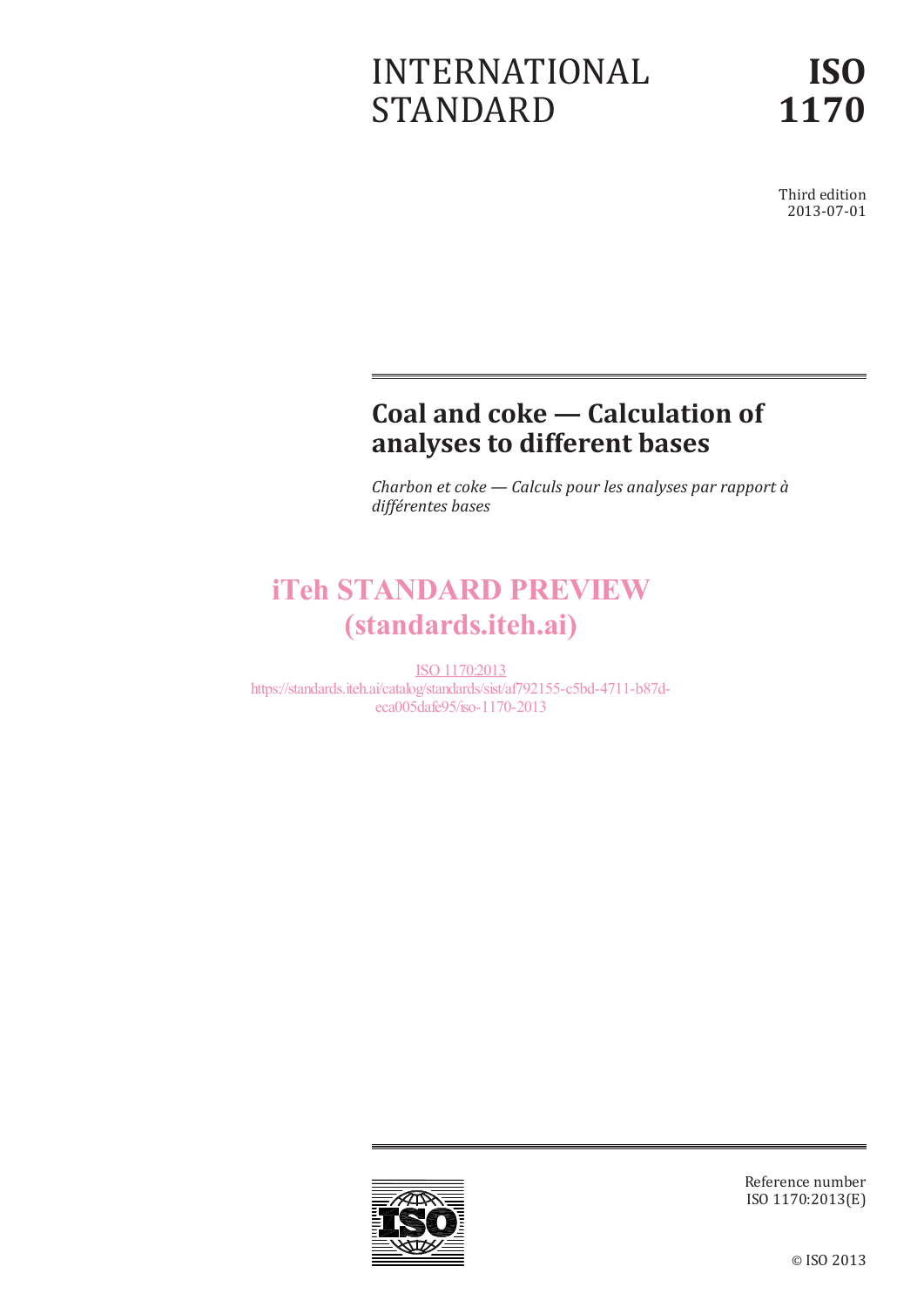# iTeh STANDARD PREVIEW (standards.iteh.ai)

ISO 1170:2013 https://standards.iteh.ai/catalog/standards/sist/af792155-c5bd-4711-b87deca005dafe95/iso-1170-2013



## **COPYRIGHT PROTECTED DOCUMENT**

© ISO 2013

All rights reserved. Unless otherwise specified, no part of this publication may be reproduced or utilized otherwise in any form or by any means, electronic or mechanical, including photocopying, or posting on the internet or an intranet, without prior written permission. Permission can be requested from either ISO at the address below or ISO's member body in the country of the requester.

ISO copyright office Case postale 56 • CH-1211 Geneva 20 Tel. + 41 22 749 01 11 Fax + 41 22 749 09 47 E-mail copyright@iso.org Web www.iso.org

Published in Switzerland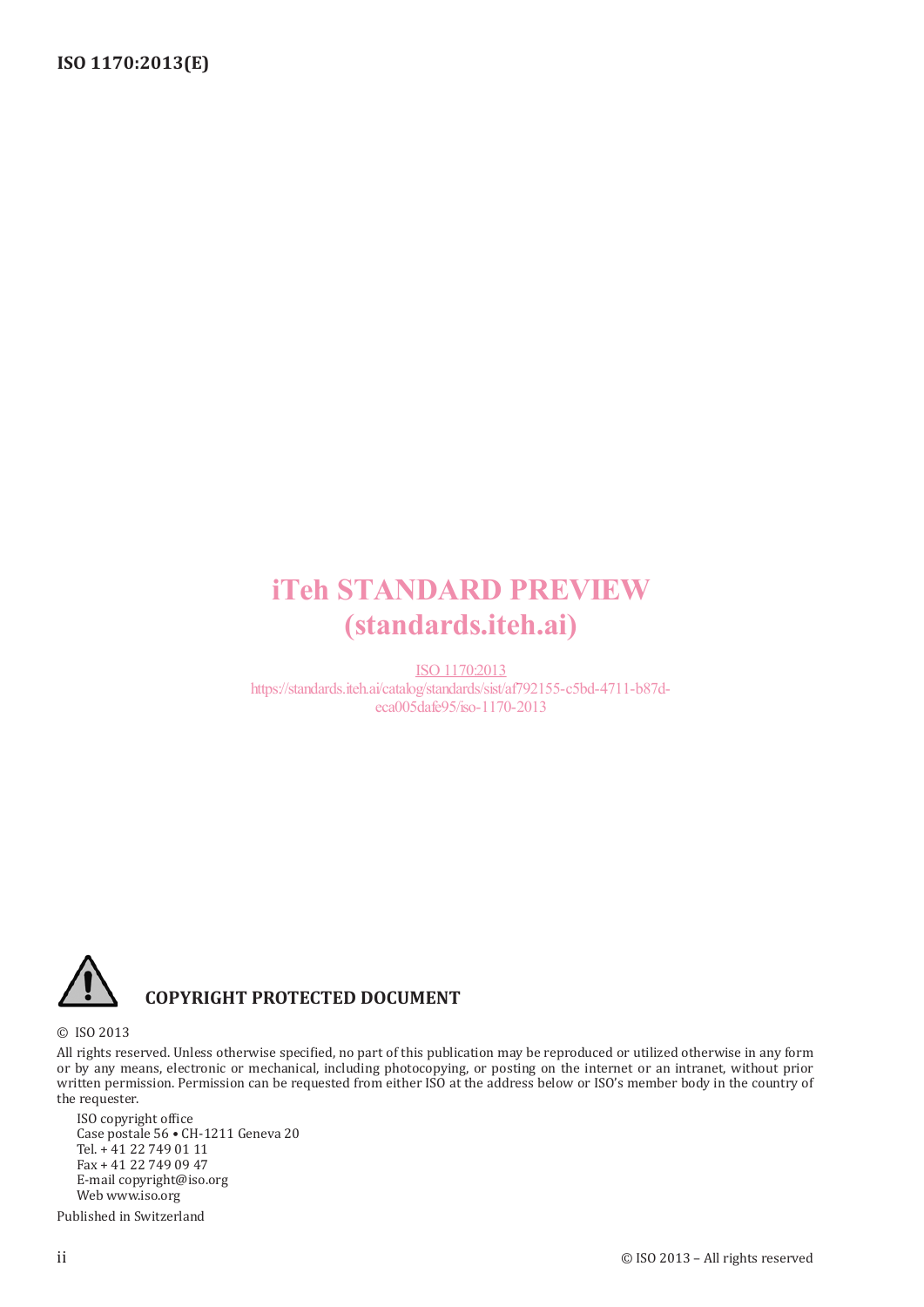Page

# **Contents**

| Foreword.                                                                                                      |                                                      |                                                                                                                                                                                                                                                                                            |  |  |  |  |  |
|----------------------------------------------------------------------------------------------------------------|------------------------------------------------------|--------------------------------------------------------------------------------------------------------------------------------------------------------------------------------------------------------------------------------------------------------------------------------------------|--|--|--|--|--|
| 1                                                                                                              |                                                      |                                                                                                                                                                                                                                                                                            |  |  |  |  |  |
| $\overline{2}$                                                                                                 |                                                      |                                                                                                                                                                                                                                                                                            |  |  |  |  |  |
| 3                                                                                                              |                                                      |                                                                                                                                                                                                                                                                                            |  |  |  |  |  |
|                                                                                                                |                                                      |                                                                                                                                                                                                                                                                                            |  |  |  |  |  |
| 5                                                                                                              | 5.1<br>5.2<br>5.3<br>5.4<br>5.5<br>5.6<br>5.8<br>5.9 | Calculations for coal analyses <b>Executive Calculations</b> 2                                                                                                                                                                                                                             |  |  |  |  |  |
|                                                                                                                | 5.10                                                 |                                                                                                                                                                                                                                                                                            |  |  |  |  |  |
| 6                                                                                                              |                                                      |                                                                                                                                                                                                                                                                                            |  |  |  |  |  |
| 7                                                                                                              |                                                      | Table for calculation to different bases <b>was also consumed as a set of the set of the set of the set of the set of the set of the set of the set of the set of the set of the set of the set of the set of the set of the set</b><br>Annex A (normative) Mineral matter NDARD PREVIEW 6 |  |  |  |  |  |
| Bibliography 27 22 22 23 23 24 25 26 27 27 28 29 20 21 22 23 24 25 26 27 27 28 29 20 21 22 23 24 25 26 27 27 2 |                                                      |                                                                                                                                                                                                                                                                                            |  |  |  |  |  |

ISO 1170:2013<br>https://standards.iteh.ai/catalog/standards/sist/af792155-c5bd-4711-b87deca005dafe95/iso-1170-2013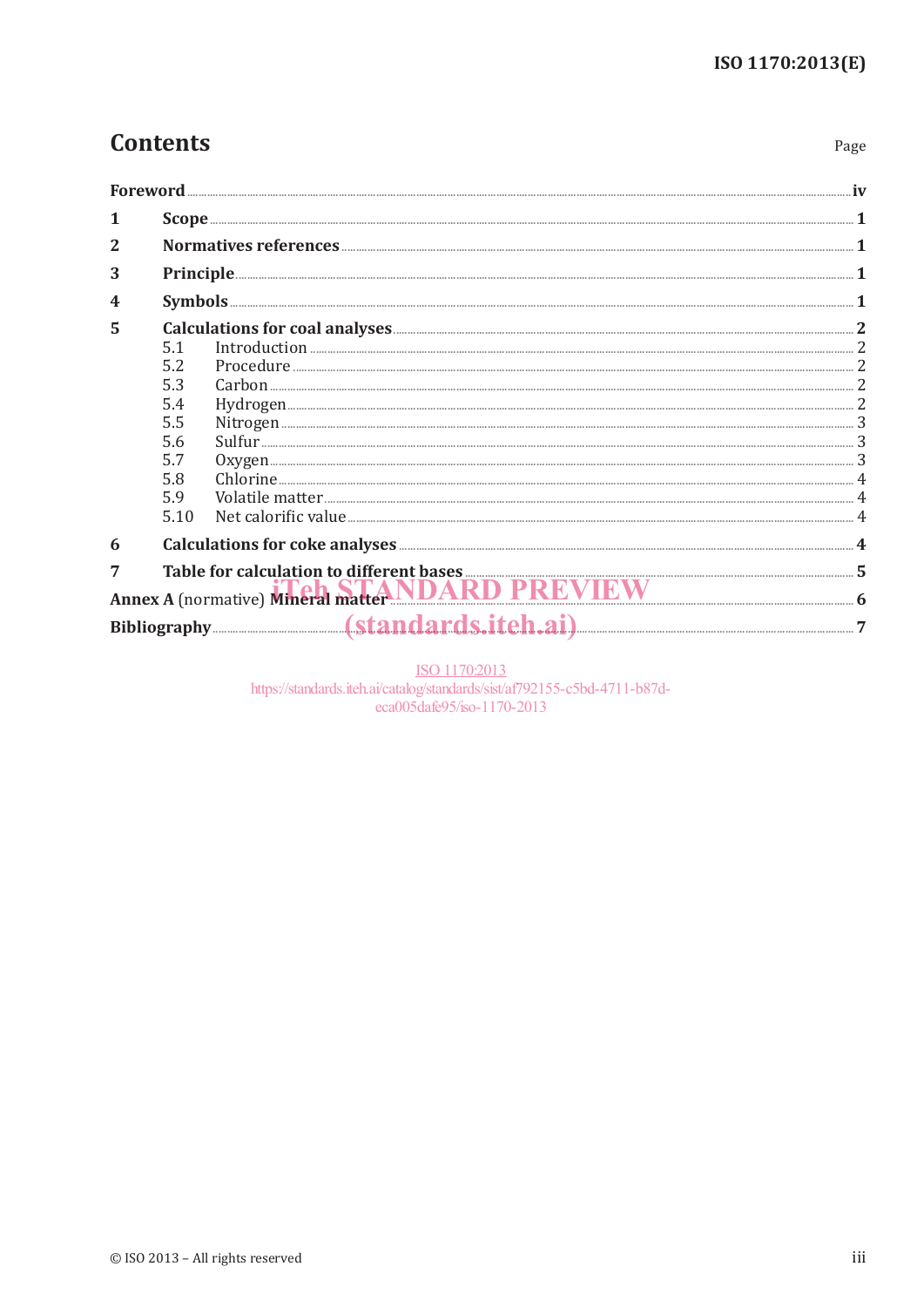## **Foreword**

ISO (the International Organization for Standardization) is a worldwide federation of national standards bodies (ISO member bodies). The work of preparing International Standards is normally carried out through ISO technical committees. Each member body interested in a subject for which a technical committee has been established has the right to be represented on that committee. International organizations, governmental and non-governmental, in liaison with ISO, also take part in the work. ISO collaborates closely with the International Electrotechnical Commission (IEC) on all matters of electrotechnical standardization.

The procedures used to develop this document and those intended for its further maintenance are described in the ISO/IEC Directives, Part 1. In particular the different approval criteria needed for the different types of ISO documents should be noted. This document was drafted in accordance with the editorial rules of the ISO/IEC Directives, Part 2. www.iso.org/directives

Attention is drawn to the possibility that some of the elements of this document may be the subject of patent rights. ISO shall not be held responsible for identifying any or all such patent rights. Details of any patent rights identified during the development of the document will be in the Introduction and/or on the ISO list of patent declarations received. www.iso.org/patents

Any trade name used in this document is information given for the convenience of users and does not constitute an endorsement.

The committee responsible for this document is ISO/TC 27, *Solid mineral fuels*, Subcommittee SC 5, *Methods of analysis*. iTeh STANDARD PREVIEW

This third edition cancels and replaces the second edition (ISO 1170;2008), of which it constitutes a minor revision. minor revision.

> ISO 1170:2013 https://standards.iteh.ai/catalog/standards/sist/af792155-c5bd-4711-b87deca005dafe95/iso-1170-2013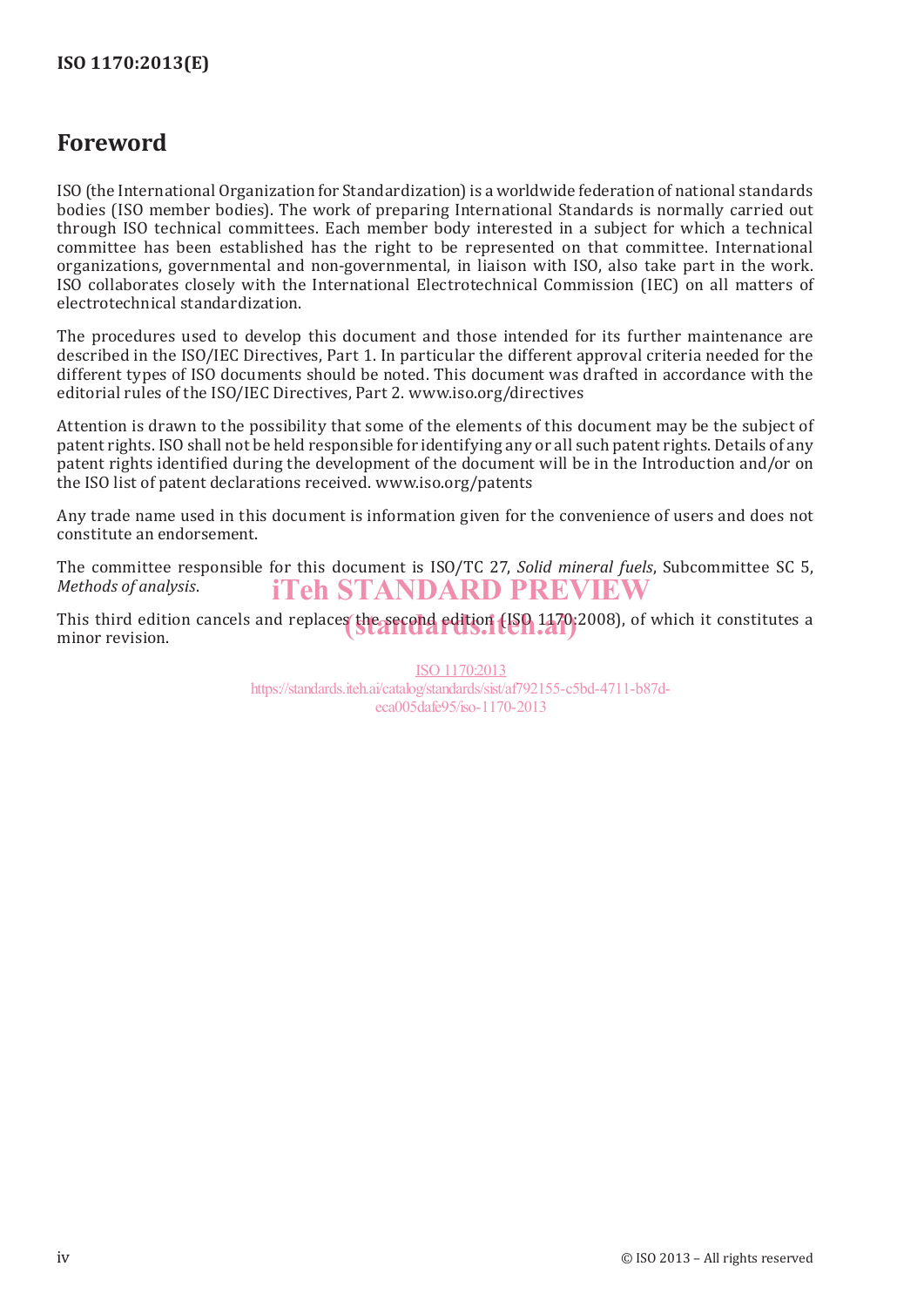# **Coal and coke — Calculation of analyses to different bases**

## **1 Scope**

This International Standard gives equations that allow analytical data relating to coal and coke to be expressed on the various different bases in common use. Consideration is given to corrections that can be applied to certain determined values for coal prior to their calculation to other bases.

### **2 Normatives references**

The following documents, in whole or in part, are normatively referenced in this document and are indispensable for its application. For dated references, only the edition cited applies. For undated references, the latest edition of the referenced document (including any amendments) applies.

ISO 602, *Coal — Determination of mineral matter*

ISO 17247, *Coal — Ultimate analysis*

### **3 Principle**

## iTeh STANDARD PREVIEW

In order to convert an analytical result expressed on one basis to another basis, it is multiplied by a factor calculated from the appropriate **formulae (see Table 1) after ins**ertion of the requisite numerical values.

#### **4 Symbols**

#### ISO 1170:2013

#### https://standards.iteh.ai/catalog/standards/sist/af792155-c5bd-4711-b87d-

The symbols employed in the subsequent clauses are 28 follows, with suffixes (separated by a dot) "ad" (air-dried), "ar" (as-received), "d" (dry), "daf" (dry, ash-free) or "dmmf" (dry, mineral-matter-free) where appropriate.

- *w*<sup>A</sup> ash, expressed as percent mass fraction
- *w*<sub>C</sub> carbon content, expressed as percent mass fraction

*w*<sub>Cl</sub> chlorine content, expressed as percent mass fraction

*w*Cl.inorg inorganic chlorine content, expressed as percent mass fraction

- *w*<sub>CO2</sub> carbon dioxide content, expressed as percent mass fraction
- *w*H hydrogen content, excluding hydrogen in the moisture, but including the hydrogen from water of hydration in minerals, expressed as percent mass fraction
- *w*H2O moisture content, expressed as percent mass fraction
- *w*<sup>h</sup> water of hydration in the mineral matter, expressed as percent mass fraction
- *w*<sub>MM</sub> mineral matter content, expressed as percent mass fraction (see Annex A)
- *w*<sub>N</sub> nitrogen content, expressed as percent mass fraction
- *w*<sup>O</sup> oxygen content, excluding oxygen in the moisture but including the oxygen from water of hydration in minerals, expressed as percent mass fraction
- *w*S,o organic sulfur content, expressed as percent mass fraction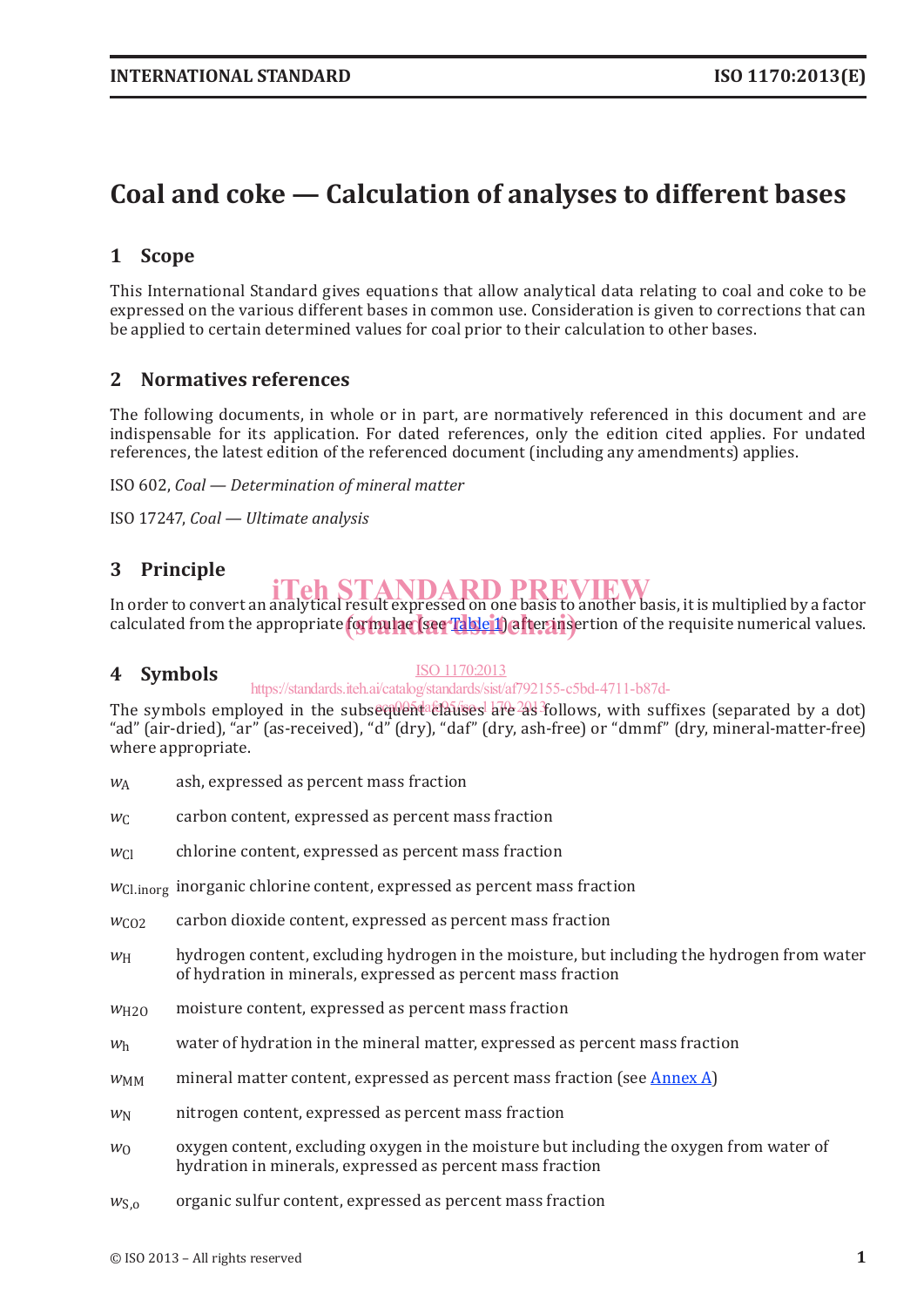- $w_{S,p}$  pyritic sulfur content, expressed as percent mass fraction
- *w*S,s sulfate sulfur content, expressed as percent mass fraction
- *w*S,T total sulfur content, expressed as percent mass fraction
- *w*<sub>V</sub> volatile matter content, expressed as percent mass fraction
- *F*<sub>Cl</sub> national correction factor for the estimation of the inorganic chlorine content
- *F*<sup>h</sup> national correction factor for the estimation of water of hydration
- $F_{MM}$  national correction factor for the estimation of the mineral matter (see Annex A)

## **5 Calculations for coal analyses**

#### **5.1 Introduction**

In International Standards covering the analysis of coal, it is generally specified that the determination shall be carried out on an air-dried test sample. However, in making use of these analyses, it is sometimes necessary to express or report the results on some other basis. The bases in common use are "air-dried", "as-received", "dry", "dry, ash-free", and "dry, mineral-matter-free".

#### **5.2 Procedure** iTeh STANDARD PREVIEW

Any analytical value (except net calorific value) on a particular basis may be converted to any other<br>basis by multiplying it by the appropriate factor calculated from the formulae given in Table 1. after basis by multiplying it by the appropriate factor calculated from the formulae given in Table 1, after insertion of the requisite numerical values for the symbols (for determination of moisture, see ISO 589 and ISO 11722; for ash, see ISO 1171). However, in some determinations, there is a direct involvement of the mineral matter and, in these cases, it is essential to apply a correction to the air-dried result prior to its calculation to the dry, mineral-matter-free basis. This correction is dependent on the nature, as well as the quantity, of the mineral matter present and, for any given sample, the formula recommended by the national standards organization of the country of origin of the sample should be used and should be quoted in full, together with the analysis. All the determinations that may be expressed on the dry, mineral-matter-free basis are considered individually below.

If it is necessary to calculate an analytical result expressed on the dry, mineral-matter-free basis back to any other basis, then it is essential that any correction deducted during the application of any Formulae (1) to (10) inclusive be added back to the dry, mineral-matter-free value before applying the appropriate formula from Table 1.

### **5.3 Carbon**

Total carbon, as determined in coal, comprises both organic carbon and carbonate carbon in the mineral matter. It is reported on the air-dried basis (see ISO 609, ISO 625, or ISO 29541). In order to convert the total carbon content as analysed to a dry, mineral-matter-free basis, subtract the carbonate carbon before the conversion as given in Formula (1):

$$
w_{\text{C,dmmf}} = (w_{\text{C,ad}} - 0.273 w_{\text{CO2,ad}}) \times \frac{100}{100 - (w_{\text{H2O,ad}} + w_{\text{MM,ad}})}\tag{1}
$$

### **5.4 Hydrogen**

The hydrogen content reported on the air-dried basis includes the hydrogen of the coal substance and the hydrogen present (as water) in the mineral matter (see ISO 609, ISO 625 and ISO 29541). The hydrogen present as moisture in the air-dried sample shall be deducted before reporting *w*H.ad. Before calculating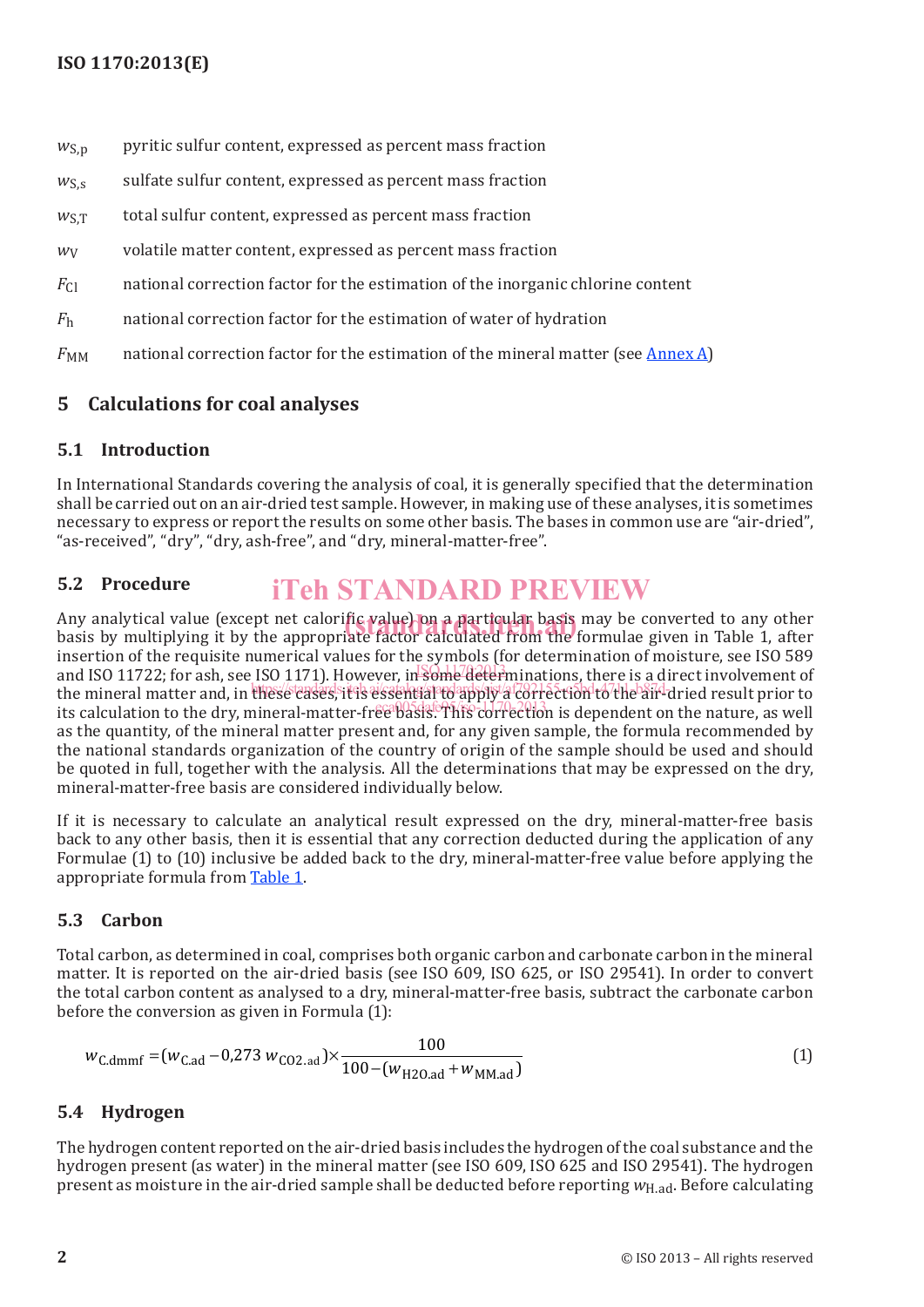the hydrogen of the coal substance to a dry, mineral-matter-free basis, it is also necessary to deduct the hydrogen of the mineral matter as given in Formula (2):

$$
w_{\text{H.dmmf}} = (w_{\text{H.add}} - \frac{w_{\text{h.add}}}{9}) \times \frac{100}{100 - (w_{\text{H2O.add}} + w_{\text{MM.add}})}
$$
(2)

Since the water of hydration in the mineral matter cannot readily be determined, it is generally estimated from a knowledge of the minerals likely to be present and the total mineral matter content as given in Formula (3):

$$
w_{h, \text{ad}} = F_h \times w_{A, \text{ad}} \tag{3}
$$

where  $F_h$  is a national factor, depending of the actual type of coal. If no national factor is available, a value of *F*h equal to 0,1 may be used to achieve an approximate result.

#### **5.5 Nitrogen**

The nitrogen content is reported on the air-dried basis (see ISO 29541). There is no nitrogen in the mineral state normally associated with coal, and the calculation to a dry, mineral-matter-free-basis is as given in Formula (4):

$$
w_{N.dmmf} = w_{N.add} \times \frac{100}{100 - (w_{H20.add} + w_{MM.add})}
$$
\n
$$
\text{i} \quad \text{i} \quad \text{ii} \quad \text{ii} \quad \text{ii} \quad \text{iii} \quad \text{iii} \quad \text{iv}
$$
\n
$$
\text{ii} \quad \text{iii} \quad \text{iv}
$$
\n
$$
\text{iv}
$$
\n
$$
\text{iv}
$$
\n
$$
\text{iv}
$$
\n
$$
\text{iv}
$$
\n
$$
\text{v}
$$
\n
$$
\text{v}
$$
\n
$$
\text{v}
$$
\n
$$
\text{v}
$$
\n
$$
\text{v}
$$
\n
$$
\text{v}
$$
\n
$$
\text{v}
$$
\n
$$
\text{v}
$$
\n
$$
\text{v}
$$
\n
$$
\text{v}
$$
\n
$$
\text{v}
$$
\n
$$
\text{v}
$$
\n
$$
\text{v}
$$
\n
$$
\text{v}
$$
\n
$$
\text{v}
$$
\n
$$
\text{v}
$$
\n
$$
\text{v}
$$
\n
$$
\text{v}
$$
\n
$$
\text{v}
$$
\n
$$
\text{v}
$$
\n
$$
\text{v}
$$
\n
$$
\text{v}
$$
\n
$$
\text{v}
$$
\n
$$
\text{v}
$$
\n
$$
\text{v}
$$
\n
$$
\text{v}
$$
\n
$$
\text{v}
$$
\n
$$
\text{v}
$$
\n
$$
\text{v}
$$
\n
$$
\text{v}
$$
\n
$$
\text{v}
$$
\n
$$
\text{v}
$$
\n
$$
\text{v}
$$
\n
$$
\text{v}
$$
\n
$$
\text{v}
$$
\n
$$
\text{v}
$$
\n
$$
\text{v}
$$
\n
$$
\text{v}
$$
\n
$$
\text{v}
$$
\n
$$
\text{v}
$$
\n
$$
\text{v}
$$
\n
$$
\text{v}
$$
\n
$$
\text{v}
$$
\n
$$
\text{v}
$$
\n

#### **5.6 Sulfur**

The total sulfur content,  $w_{\text{S,T}}$ , as reported on the air-dried basis (see ISO 334, ISO 351 or ISO 19579), includes organic sulfur,  $w_{S,0}$ , pyritic sulfur,  $w_{S,0}$ , and sulfate sulfur,  $w_{S,S}$ . The pyritic sulfur and the sulfate sulfur are determined and the organic sulfur is obtained by difference (see ISO 157). In order to convert sulfur are determined and the organic sulfur is obtained by difference (see ISO 157). In order to convert the total sulfur content to a dry, mineral-matter-free basis, subtract the content of pyritic and sulfate sulfur as given in Formula (5): 5/iso-1170-20

$$
w_{S, \text{o.dmmf}} = (w_{S, \text{T.ad}} - w_{S, \text{p.ad}} - w_{S, \text{s.ad}}) \times \frac{100}{100 - (w_{\text{H2O.ad}} + w_{\text{MM.ad}})}
$$
(5)

#### **5.7 Oxygen**

Although oxygen is a significant component of coal and coke, there has been insufficient demand for its direct determination to justify continuation of an ISO standard.

The oxygen content is calculated by difference on an air-dried basis as given in Formula (6), which is taken from ISO 17247:

$$
w_{0,ad} = 100 - (w_{C,ad} + w_{H,ad} + w_{N,ad} + w_{S,T,ad} + w_{A,ad} + w_{H20,ad})
$$
\n(6)

The calculated "oxygen by difference" includes the oxygen in the coal substance, in the carbonate minerals (as carbon dioxide) and in the water of hydration of the mineral matter.

The oxygen content on a dry, mineral-matter-free basis can be calculated as given in Formula (7):

$$
w_{0. \text{dmmf}} = 100 - (w_{C. \text{dmmf}} + w_{H. \text{dmmf}} + w_{N. \text{dmmf}} + w_{S. \text{T.} \text{dmmf}})
$$
\n
$$
(7)
$$

It is necessary to exercise caution with the estimated result derived for "oxygen by difference" as it incorporates the summation of errors in the results of the other elements.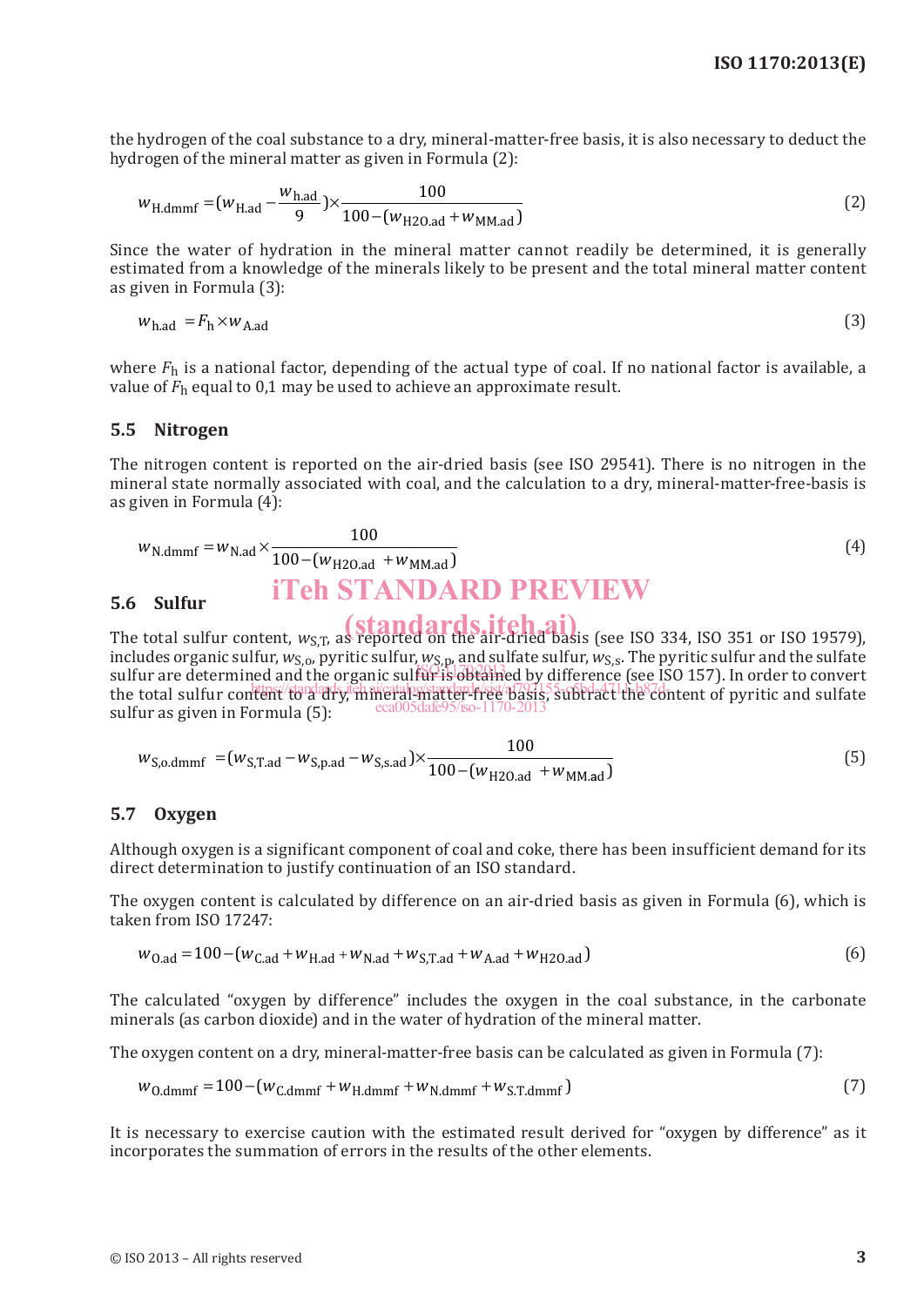#### **5.8 Chlorine**

The chlorine content is reported on the air-dried basis (see ISO 587) and includes chlorine from the mineral matter and chlorine combined with the coal substance. It is, therefore, necessary to subtract the inorganic chlorine before calculating to the dry, mineral-matter-free basis as given in Formula (8):

$$
w_{\text{Cl.dmmf}} = (w_{\text{Cl.ad}} - w_{\text{Cl.inorg.ad}}) \times \frac{100}{100 - (w_{\text{H20.ad}} + w_{\text{MM.ad}})}\tag{8}
$$

The content of inorganic chlorine may be calculated using a national factor, *F<sub>Cl</sub>*, as given in Formula (9):

$$
w_{\text{Cl.inorg.add}} = F_{\text{Cl}} \times w_{\text{Cl.ad}}
$$
\n<sup>(9)</sup>

For higher rank coal, no chlorine combined with the coal matter has been found.<sup>[1]</sup> Therefore, a value  $F_C$  = 1 may be used for these coals.

#### **5.9 Volatile matter**

The mineral matter associated with a sample also loses mass under the conditions of the volatile matter determination (see ISO 562), the magnitude of the loss being dependent on both the nature and the quantity of the minerals present.

Correction is, therefore, necessary prior to the calculation of the volatile matter to a dry, mineral-matterfree basis to take account of losses of sulfur, water of hydration, carbon dioxide and chlorine as given in Formula (10): iTeh STANDARD PREVIEW

$$
w_{V.dmmf} = (w_{V.ad} - w_{CO2.ad} - 0.5 \times w_{S,p.ad}) \left( \frac{St20}{W_{h.ad}} \right) \left( \frac{St20}{W_{C1.ad}} \right) \left( \frac{St20}{100} \right) \left( \frac{W_{H20.ad} + w_{MM.ad}}{100} \right) \tag{10}
$$

The loss of mass from pyritic sulfur during devolatilization is approximately half of the sulfur bound in pyrite. ISO 1170:2013 https://standards.iteh.ai/catalog/standards/sist/af792155-c5bd-4711-b87deca005dafe95/iso-1170-2013

#### **5.10 Net calorific value**

The calculation of the net calorific value is dealt with in detail in ISO1928, which, however, does not include calculation to a dry, mineral-matter-free basis as this basis is not of importance for net calorific values.

NOTE Net calorific values cannot be converted to any other basis by direct multiplying with the appropriate formulas in Table 1 as net calorific values includes a correction for the heat of vaporization related to the actual moisture content.

### **6 Calculations for coke analyses**

Coke analyses may be expressed on the "air-dried", "as-received", "dry" and "dry, ash-free" bases, and these values (except for net calorific value) are calculated by the use of the appropriate formulae given in Table 1, after insertion of requisite numerical values for the symbols (for determination of moisture, see ISO 579 and ISO 687; for ash, see ISO 1171).

It is not proposed at present to recommend the calculation for the conversion of analytical results for coke to a dry, mineral-matter-free basis.